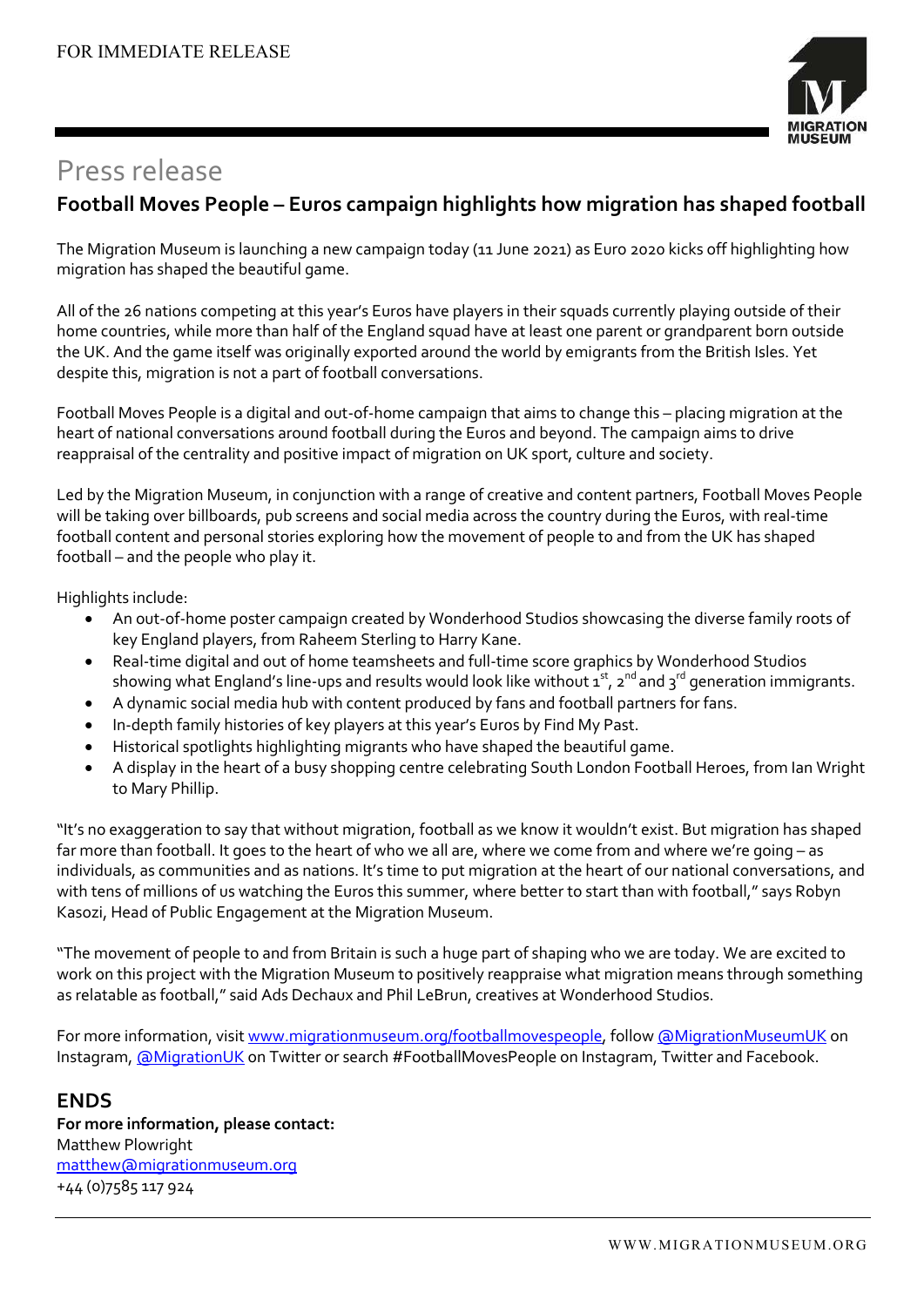# Notes for editors and FAQs

#### **What is Football Moves People?**

Football Moves People is a digital and out-of-home campaign highlighting how migration has shaped football – and the people who play it.

Tapping into football mania around the Euros this summer, Football Moves People will place migration at the heart of fan conversations during the Euros through real-time football content – from imagining what England's startingline ups or final scores would look like without players with parents or grandparents born outside the UK to interactive trivia and quizzes – player histories and personal stories exploring how the movement of people to and from the UK has shaped football and the people who play it at all levels.

#### **Where can I see it?**

Football Moves People will be taking over billboards and pub screens across the UK, as well as the Migration Museum's social media channels and those of a wide range of partners, for the duration of the men's Euros (11 June–11 July 2021). Wherever you're watching or engaging with the Euros, we hope that you'll see it.

The Migration Museum has also created a window display in its current venue in the heart of Lewisham Shopping Centre celebrating South London's football heroes: footballers from all backgrounds who have made a difference to our local community, as nominated by South Londoners via social media. The display is being unveiled today (10 June 2021) and will be on display throughout the summer to passers-by in the shopping centre.

#### **How long is it running for?**

Football Moves People will run across social media for the duration of the men's Euros (11 June–11 July 2021). Digital screen content will be on display from 13 June 2021, with posters and billboards on display in locations nationwide from 14 June 2021. The South London Football Heroes window display will be up in the heart of Lewisham Shopping Centre throughout the summer.

#### **Why football?**

Football is our national sport, a game that millions of people across the UK from all ages and backgrounds are passionate about – arguably never more so than this summer, when England, Scotland and Wales will be competing at a major men's tournament for the first time since 1958, with almost a quarter of the games being played at Wembley or Hampden Park and all games broadcast on TV and screened at pubs and fan zones across the UK.

During the 2018 World Cup, the Migration Museum and Wonderhood Studios created a graphic illustrating what England's starting line-up for the first group game against Tunisia would look like without first- and secondgeneration immigrants, displayed on giant digital advertising screens across England and on social media. The graphic went viral, with well over half a million views on Facebook alone.

This summer, the Migration Museum, in conjunction with a wide range of content and creative partners, are planning a larger-scale campaign to place migration at the heart of conversations about football during the Euros.

#### **Why now?**

There has never been a better or more relevant time to reframe conversations around football and migration. Football is facing a moment of reckoning. From Black Lives Matter to online abuse and child poverty, footballers are increasingly speaking up. And as the growth in racist abuse directed towards players on social media and the divided reaction among fans to players taking the knee in recent weeks has shown, no longer can the sport and its fans remain detached from wider social issues and debates.

Migration is a topic that is often seen as political, polarising and divisive. But it doesn't have to be like this. Far from dividing us, it's a subject that has the potential to unite us through shared experience and family histories. After all, if you peel back the layers of almost everyone's family tree – whether England, Scotland or Wales players or the fans cheering them on this summer – you will find stories of migration, whether internal, immigration, emigration, or all of the above. Football Moves People – and it's time we talked about it.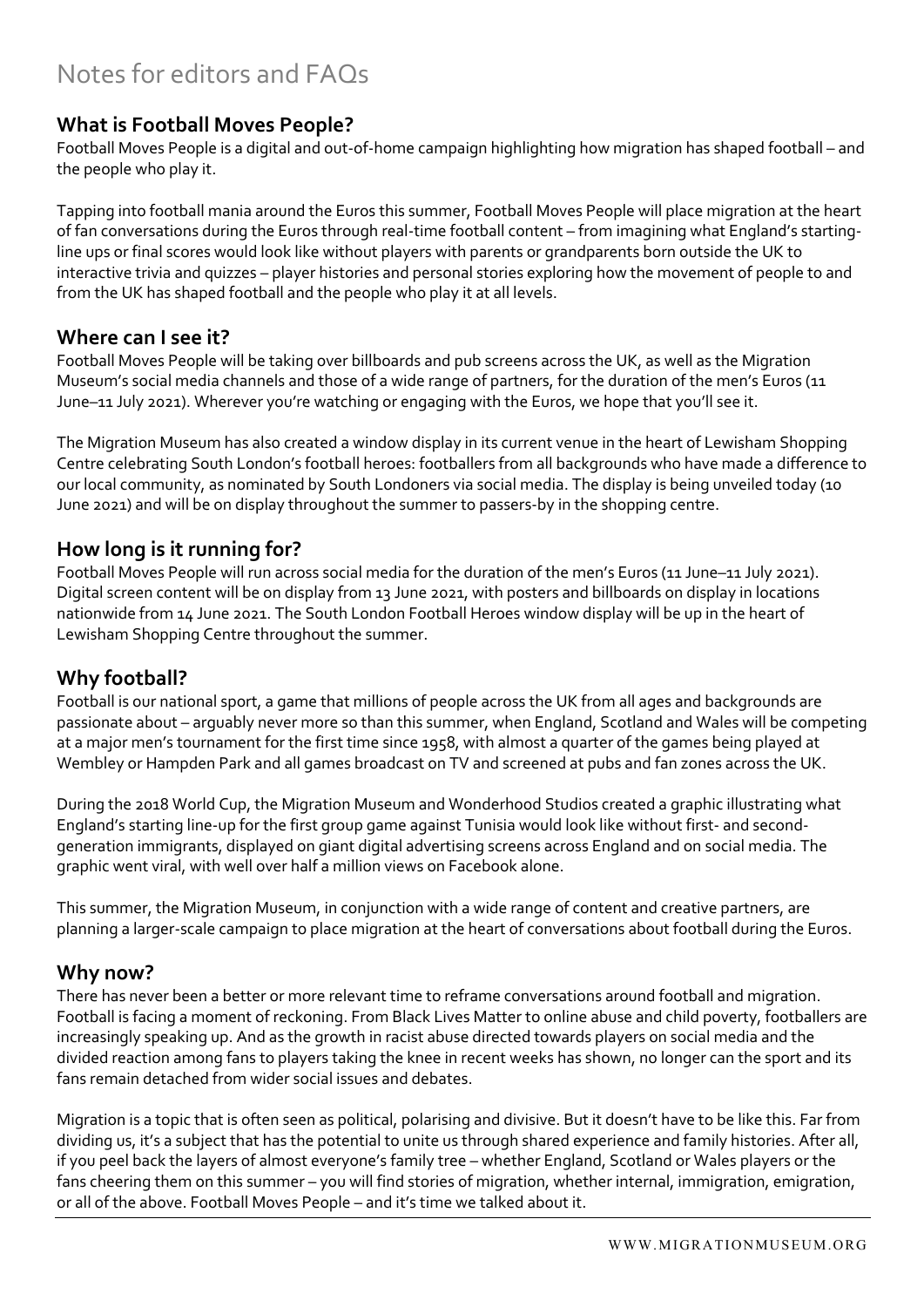### **Who is behind the campaign?**

Football Moves People is led by the Migration Museum, in conjunction with a wide range of partners including Wonderhood Studios, Find My Past, Sports Interactive, Goal Click and SetPlay App.

#### **About the Migration Museum**

The Migration Museum explores how the movement of people to and from Britain across the ages has shaped who we are – as individuals, as communities, and as a nation. Britain has thousands of museums, but none comprehensively focused on this important theme that connects us all. The time is right for a highly relevant, accessible visitor attraction that shines a light on who we are, where we come from and where we are going.

From its current home in the heart of Lewisham Shopping Centre, the Migration Museum stages engaging, interactive exhibitions and dynamic events, alongside a far-reaching education programme for primary, secondary, university and adult learners. It has a growing digital presence and convenes a knowledge-sharing Migration Network of museums and galleries across the UK.

For more information, visit [www.migrationmuseum.org](https://www.migrationmuseum.org/)

#### **About Wonderhood Studios**

Wonderhood Studios is a new kind of creative company. Driven by unique forms of collaboration, we use the power of creativity to grow ambitious brands and get them talked about. As an independent studio, we work with some of the most talented and innovative creators, platforms, and brands in the world including Three, Nike, Branston, and Starling Bank.

For more information, visit www.wonderhoodstudios.com

#### **How can I find out more?**

Website: [www.migrationmuseum.org/footballmovespeople](https://www.migrationmuseum.org/footballmovespeople/) Instagram: [@MigrationMuseumUK](https://www.instagram.com/migrationmuseumuk/) Twitter: [@MigrationUK](https://twitter.com/MigrationUK) Facebook: [@MigrationMuseumUK](https://www.facebook.com/MigrationMuseumUK)

**Media contact:** Matthew Plowright

[matthew@migrationmuseum.org](mailto:matthew@migrationmuseum.org) +44 (0)7585 117 924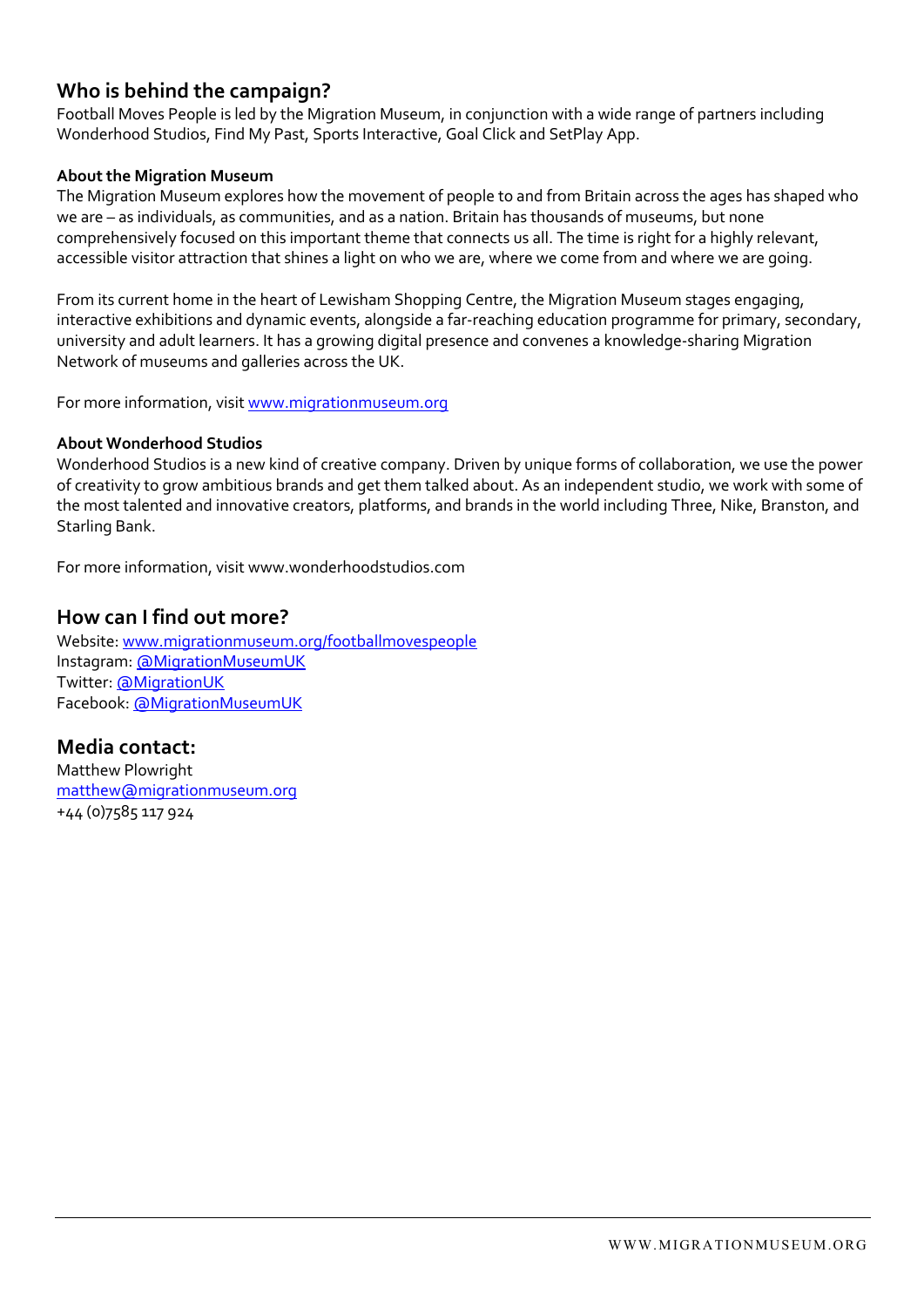# Example campaign assets and creative

## **Starts**

An out-of-home poster campaign created by Wonderhood Studios showcasing the diverse family roots of key England players, from Raheem Sterling to Harry Kane. These posters will be displayed in cities nationwide, including areas where featured players grew up, bringing migration stories of key players to the forefront of our local and national consciousness.



#### **Line-ups and scores**

England Without Immigration: real-time digital and out of home teamsheets and reactive full-time score graphics created by Wonderhood Studios showing what England's starting line-ups and results would look like without first-, second- and third-generation immigrants, released in the run-up to kick off and at full time for key England games during the Euros.





## **South London Football Heroes**

A window display at the Migration Museum's current venue in the heart of Lewisham Shopping Centre celebrating South London Football heroes, footballers from all backgrounds who have made a difference to our local community, as nominated by South Londoners via social media.